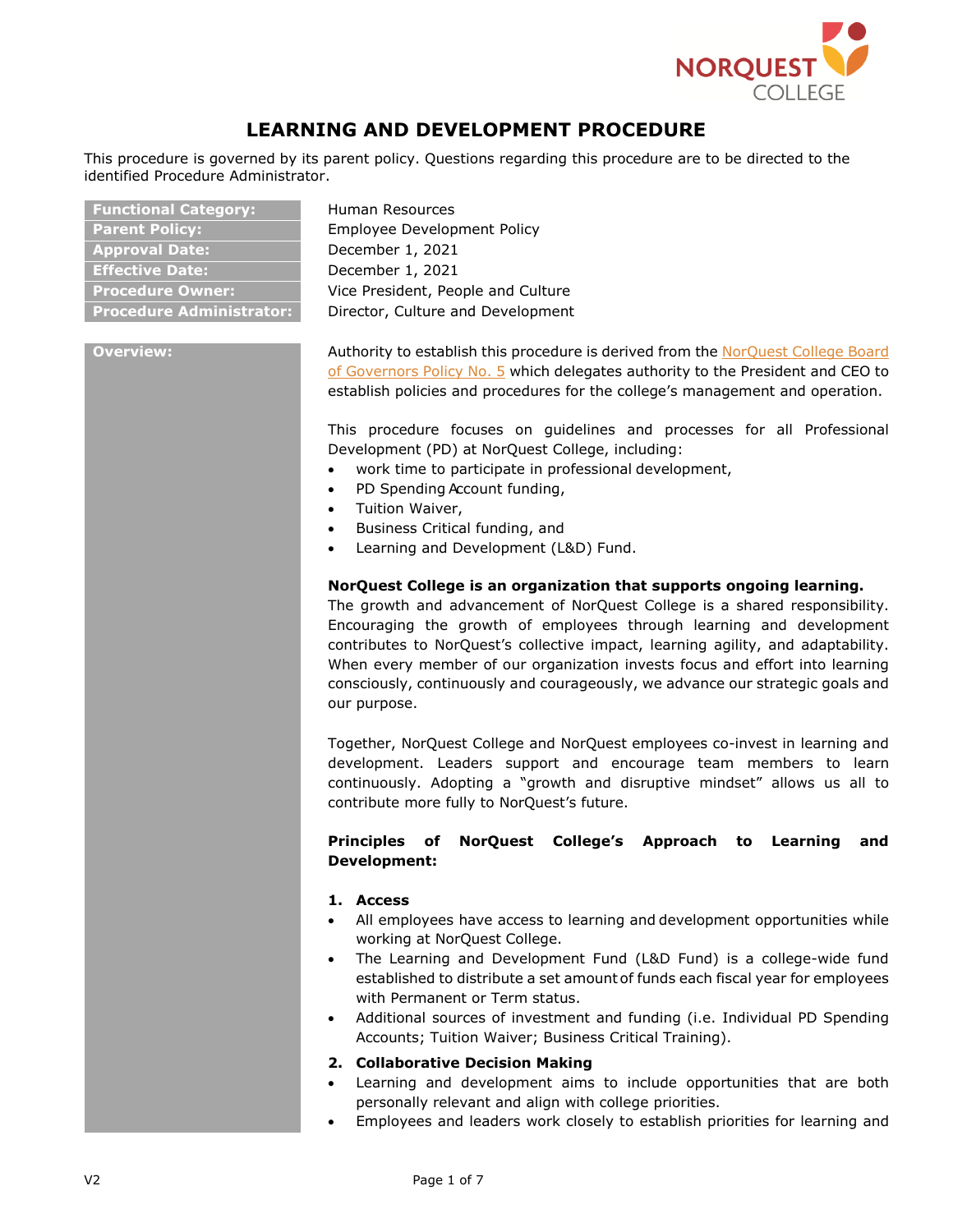

development, and to engage in ongoing conversations about it.

# **3. Shared Responsibility**

- All employees take responsibility for investing in ongoing learning and development, to stay current and to develop personally and professionally.
- Leaders have the responsibility to encourage and support ongoing learning and development with each person who reports to them.
- Sharing learning accelerates our growth. Employees are asked to share key learnings from their learning and development with relevant NorQuesters and/or via relevant channels (e.g. MS Teams, etc.).
- All employees develop a Learning and Development plan each (fiscal) year, adapting and sharing the plan throughout the year in conversations with their leader.

# **Learning and development is ongoing, and occurs informally and formally:**

| Category                                    | Examples                                                                                                                                                           |
|---------------------------------------------|--------------------------------------------------------------------------------------------------------------------------------------------------------------------|
|                                             | • While fulfilling our roles and responsibilities (Qs: Be dependable;<br>Find ways forward).                                                                       |
|                                             | • In carrying out projects and assignments that stretch us (Qs: Find<br>ways forward; Be boldly curious and intentionally courageous).                             |
| In the flow of                              | • In regular performance conversations and checkpoints between<br>employees and their leaders (Qs: We > They; Have honest<br>conversations).                       |
| day-to- day<br>work, while<br>living the Qs | • In taking initiative and action to fix, improve, iterate and reimagine<br>processes and experiences (Qs: Lead from where you are; Start<br>small AND think big). |
|                                             | • In completing Compliance requirements such as digital security,<br>Code of Conduct, OH&S training, etc. (Qs: Be dependable; Lead<br>from where you are).         |
|                                             | • In staying current with NorQuest happenings (via NQ Unscripted,<br>In the Loop e-newsletter, The Q stories, etc.) (Qs: Lead from where<br>you are; We > They).   |
| <b>Individual</b>                           | • Independent (e.g. self-initiated and self-guided reading, podcasts<br>or audiobooks, research, webinars, etc.)                                                   |
| L&D                                         | • Group or Community of Practice (e.g. Conversation Circles; Action<br>Labs; etc.)                                                                                 |
| <b>Internal</b>                             | • Internal offerings (e.g. Learning Days, LRN Offerings, Speaker<br>Series, etc.)                                                                                  |
| L&D                                         | • NorQuest's Internal Opportunities Career Portal (e.g. short-term<br>bursts within NorQuest College to gain new skills and perspectives).                         |
| <b>External</b>                             | • Courses (credit and non-credit via post-secondary institutions).                                                                                                 |
| L&D                                         | • Conferences, workshops offered by external organizations (courses<br>that may lead to a certificate or accreditation).                                           |
|                                             | As a guideline, all employees are asked to invest in their learning and development                                                                                |
|                                             | by completing three (3) or more days of learning and development each fiscal<br>year from the Individual, Internal and/or External categories.                     |
|                                             | Apply for L&D Funding or document Individual PD Spending Account claims in the                                                                                     |
|                                             | Learning and Development Hub.                                                                                                                                      |
|                                             | Complete a Tuition Waiver Request Form if applying for NorQuest courses within our<br>Faculties or Continuing Education.                                           |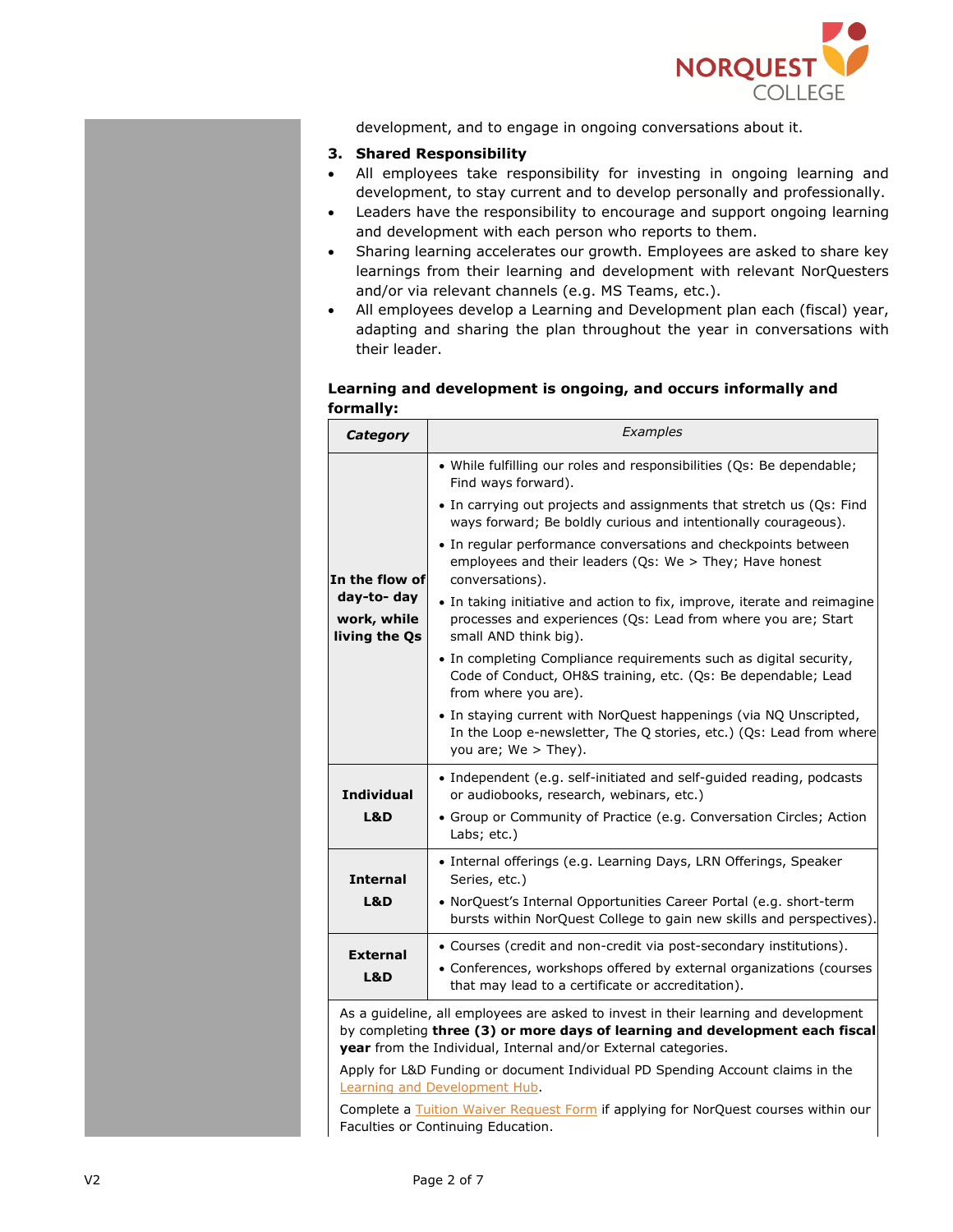

**Procedures:** Sources of Funding Available to Support Learning and Development

|                                                                       | <b>Learning and</b><br><b>Development</b><br><b>Fund</b><br><b>L&amp;D Fund</b>                                                                                                                                                                                                                                                                                                                        | <b>Professional</b><br><b>Development</b><br><b>Spending Account</b><br>(Individual)<br><b>PD Spending</b><br><b>Account</b>                                                                                                                                                                                                                                                                                                                                                                                                                    | <b>Tuition</b><br><b>Waiver</b>                                                                                                                                                                                                                                          |
|-----------------------------------------------------------------------|--------------------------------------------------------------------------------------------------------------------------------------------------------------------------------------------------------------------------------------------------------------------------------------------------------------------------------------------------------------------------------------------------------|-------------------------------------------------------------------------------------------------------------------------------------------------------------------------------------------------------------------------------------------------------------------------------------------------------------------------------------------------------------------------------------------------------------------------------------------------------------------------------------------------------------------------------------------------|--------------------------------------------------------------------------------------------------------------------------------------------------------------------------------------------------------------------------------------------------------------------------|
| What it is                                                            | A college-wide<br>fund established<br>each fiscal year to<br>support post-<br>secondary course-<br>based credit and<br>non-credit<br>learning, and<br>conference/<br>workshop<br>registration fees.                                                                                                                                                                                                    | An individual spending<br>account (for<br>employees only) to<br>invest in ongoing<br>learning and<br>development.                                                                                                                                                                                                                                                                                                                                                                                                                               | Employees access<br>NorQuest College<br>credit and non-credit<br>courses, including for<br>audit, and have<br>college tuition and<br>mandatory fees<br>waived.                                                                                                           |
| <b>Available</b><br>to whom                                           | Permanent and<br><b>Term Employees</b>                                                                                                                                                                                                                                                                                                                                                                 | Permanent Employees                                                                                                                                                                                                                                                                                                                                                                                                                                                                                                                             | Employees with 6<br>months of continuous<br>service.                                                                                                                                                                                                                     |
| What it can<br>cover                                                  | Role-aligned<br>learning and<br>development<br>opportunities.<br>Tuition fees only<br>for credit and non-<br>credit coursework<br>at post-secondary<br>institutions.<br>(maximum \$2500<br>per fiscal year)<br>Registration fees<br>for conferences,<br>seminars, training,<br>or workshops by<br>any provider,<br>including post-<br>secondary<br>institutions.<br>(maximum \$500<br>per fiscal year) | Post-secondary course<br>or program fees<br>(tuition, application/<br>registration, student<br>fees).<br>Registration fee<br>(conference, seminar,<br>training, workshop).<br>Course books and<br>materials for<br>professional courses/<br>conferences or for<br>self-directed<br>professional learning<br>(not including<br>technology hardware).<br><b>Travel costs</b><br>(transportation,<br>accommodation,<br>meals) for formal<br>learning events.<br>Professional<br>memberships and<br>accreditation costs<br>related to current role. | NorQuest College<br>courses including<br>credit courses, non-<br>credit courses within<br>Faculty and<br>Continuing Education<br>and Partner Solutions<br>programs.<br>Note: Some non-<br>credit cost recovery<br>courses may not be<br>available for tuition<br>waiver. |
| <b>Maximums</b><br>per fiscal<br>year<br>July $1 -$<br><b>June 30</b> | Cap of \$2500 total<br>per employee from<br>the Learning &<br>Development<br>Fund.                                                                                                                                                                                                                                                                                                                     | <b>Individual</b><br><b>Contributors</b><br>\$500 per fiscal year;<br>can bank for up to 5<br>years.                                                                                                                                                                                                                                                                                                                                                                                                                                            | Maximum of one,<br>credit or noncredit<br>course per term.<br>Subject to space<br>availability.                                                                                                                                                                          |
|                                                                       |                                                                                                                                                                                                                                                                                                                                                                                                        | Managers I, II, III<br>and Sr Managers<br>\$1000 per fiscal year;                                                                                                                                                                                                                                                                                                                                                                                                                                                                               | These exceptions will<br>require supervisor<br>support and role                                                                                                                                                                                                          |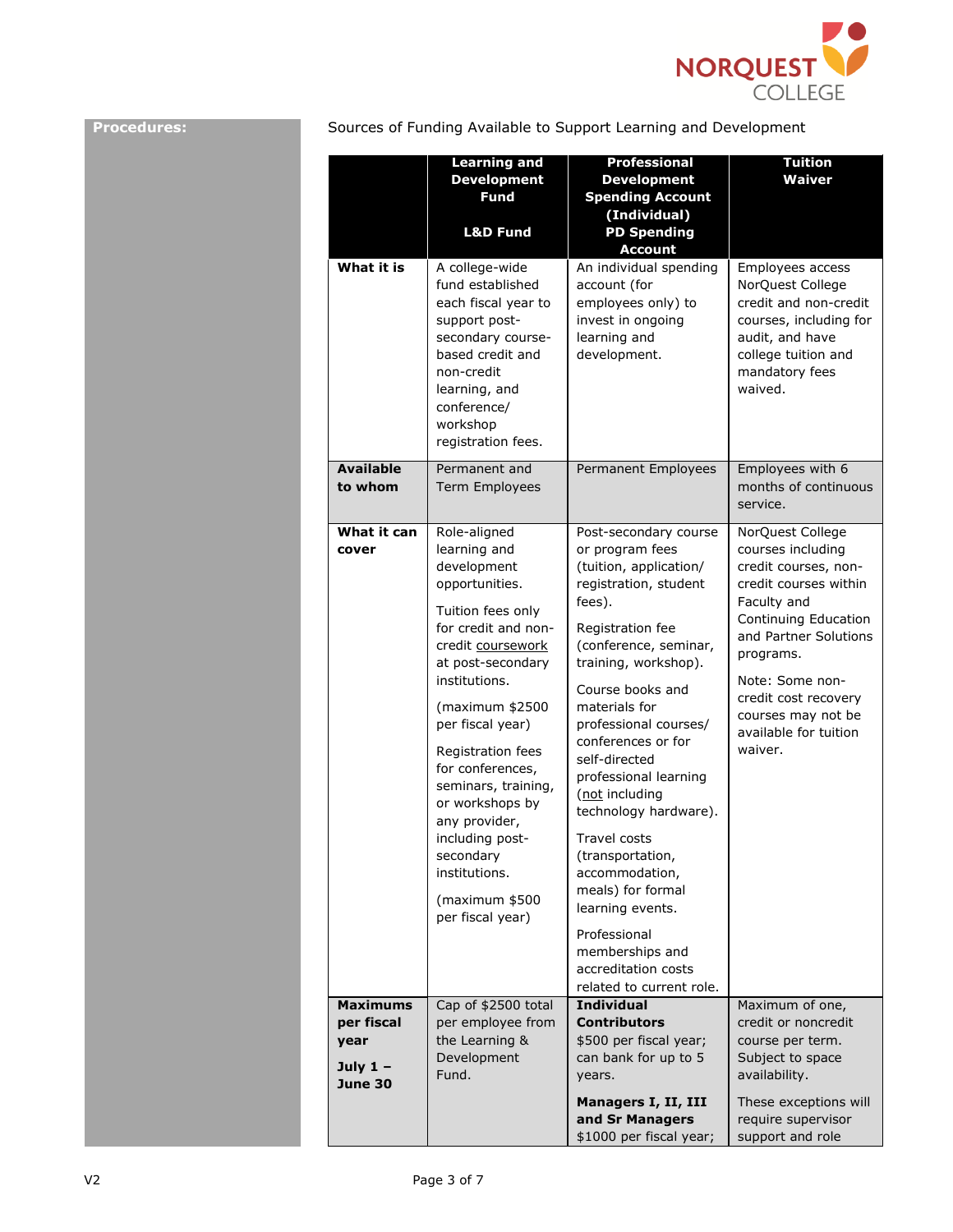

|           |                                                                     | can bank for up to 3                                                                              | alignment:                                                                                                                                                     |
|-----------|---------------------------------------------------------------------|---------------------------------------------------------------------------------------------------|----------------------------------------------------------------------------------------------------------------------------------------------------------------|
|           |                                                                     | years.<br><b>Deans and Directors</b><br>\$1500 per fiscal year;<br>can bank for up to 3<br>years. | • To waive the 6<br>month service<br>requirement<br>• To take more than<br>one course in a<br>term.                                                            |
|           |                                                                     |                                                                                                   | Process: Supervisor<br>must email<br>Procedure<br>Administrator two or<br>more weeks before<br>start of term with the<br>exception request.                    |
|           |                                                                     |                                                                                                   | If approved by the<br>Procedure<br>Administrator, the<br>email is attached to<br>the Tuition Waiver<br>form when submitted<br>to<br>enrolment@norquest.<br>ca. |
| How to    | Apply and manage L&D Fund applications                              |                                                                                                   | Complete and sign                                                                                                                                              |
| access it | and PD Spending Account info via the                                |                                                                                                   | the Tuition Waiver                                                                                                                                             |
|           | Learning and Development Hub (in<br>SharePoint; must authenticate). |                                                                                                   | Request Form.<br>Supervisor will                                                                                                                               |
|           | Preferably, do the                                                  | Before claiming on                                                                                | determine if the:                                                                                                                                              |
|           | application prior to                                                | Alberta Blue Cross:                                                                               | • employee is                                                                                                                                                  |
|           | the learning:                                                       | Add a "New Item" on                                                                               | eligible, and                                                                                                                                                  |
|           | Add a "New Item"                                                    | the Learning and                                                                                  | • course is not                                                                                                                                                |
|           | on the Learning<br>and Development                                  | Development Hub,<br>detailing your plans to                                                       | disruptive to<br>normal operations.                                                                                                                            |
|           | Hub, detailing the                                                  | access your PD                                                                                    |                                                                                                                                                                |
|           | plans to your                                                       | Spending Account.                                                                                 |                                                                                                                                                                |
|           | learning event.                                                     |                                                                                                   |                                                                                                                                                                |
|           | Attach a fee                                                        |                                                                                                   |                                                                                                                                                                |
|           | schedule, invoice<br>or receipt showing                             |                                                                                                   |                                                                                                                                                                |
|           | the itemized tuition                                                |                                                                                                   |                                                                                                                                                                |
|           | fee and or                                                          |                                                                                                   |                                                                                                                                                                |
|           | registration fee.<br>Leaders will receive notification of details   |                                                                                                   |                                                                                                                                                                |
|           |                                                                     | submitted. Please review and when details                                                         |                                                                                                                                                                |
|           |                                                                     | are aligned, click "Supervisor Awareness" to                                                      |                                                                                                                                                                |
|           | advance the application L&D Fund                                    |                                                                                                   |                                                                                                                                                                |
|           | Administrator.                                                      | 1) Record expense                                                                                 | Employees will                                                                                                                                                 |
|           | Director, Culture<br>and Development                                | in L&D Hub                                                                                        | submit the Tuition                                                                                                                                             |
|           | will receive                                                        | Add a "New Item" on                                                                               | Waiver request form                                                                                                                                            |
|           | notification for                                                    | the Learning and                                                                                  | to                                                                                                                                                             |
|           | review and                                                          | Development Hub,<br>detailing your plans to                                                       | enrolment@norquest.                                                                                                                                            |
|           | processing.                                                         | access your PD                                                                                    | <u>ca.</u>                                                                                                                                                     |
|           | For reimbursement<br>after course                                   | Spending Account.                                                                                 |                                                                                                                                                                |
|           | completion,                                                         | 2) Claim expense                                                                                  |                                                                                                                                                                |
|           |                                                                     |                                                                                                   |                                                                                                                                                                |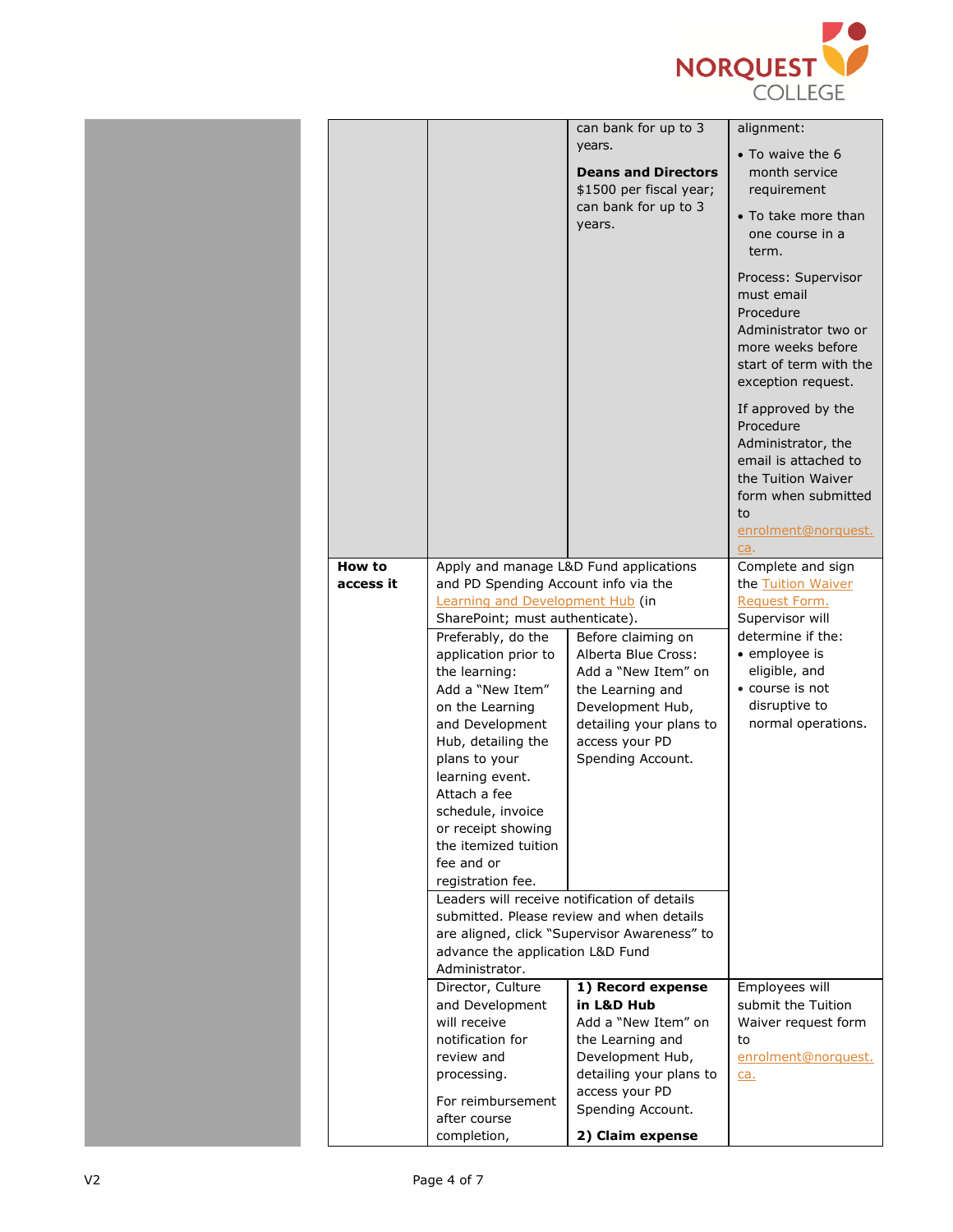

|                                                                                                                                                                                                     | submit an<br><b>Expense Claim in</b><br><b>PeopleSoft</b><br>Finance.<br><b>Attach to the</b><br><b>Expense Claim:</b><br>1) proof of<br>successful course<br>completion and                                                                                                                                                                       | via Alberta Blue<br><b>Cross</b><br>For reimbursement,<br>log into Alberta Blue<br>Cross, and choose<br>Submit a Claim, then<br>"Professional<br>Development<br>Spending Account."<br><b>Provide specific</b> |                                                                                                                                                                                   |
|-----------------------------------------------------------------------------------------------------------------------------------------------------------------------------------------------------|----------------------------------------------------------------------------------------------------------------------------------------------------------------------------------------------------------------------------------------------------------------------------------------------------------------------------------------------------|---------------------------------------------------------------------------------------------------------------------------------------------------------------------------------------------------------------|-----------------------------------------------------------------------------------------------------------------------------------------------------------------------------------|
|                                                                                                                                                                                                     | 2) itemized<br>receipt/proof of<br>payment.                                                                                                                                                                                                                                                                                                        | detail in the "Claim<br>Description" field.                                                                                                                                                                   |                                                                                                                                                                                   |
| <b>Additional</b><br>notes                                                                                                                                                                          | L&D Funds may be<br>approved or<br>declined by the<br>Procedure<br>Administrator in<br>cases where an<br>employee takes a<br>leave of absence<br>during the time of<br>the course or<br>learning event.                                                                                                                                            | The PD Spending<br>account is a benefit<br>and, therefore, does<br>not get paid out when<br>employees leave the<br>College.                                                                                   | See "Conditions for<br>Tuition Waiver" for<br>information about<br>fees, taxable/non-<br>taxable benefits, fee<br>waivers, and the<br>steps required to opt<br>out of SANQC fees. |
| <b>Currency</b>                                                                                                                                                                                     | Requests for funding must be in Canadian<br>dollars. If paid or quoted in another<br>currency, calculate the conversion and/or<br>provide proof of payment in Canadian funds<br>(e.g. relevant portion of a credit card<br>statement).                                                                                                             |                                                                                                                                                                                                               |                                                                                                                                                                                   |
| Reimburse-<br>ment                                                                                                                                                                                  | Employees must ensure that expense<br>aligned with the eligible reimbursement<br>criteria.                                                                                                                                                                                                                                                         | reimbursements requests are accurate and                                                                                                                                                                      |                                                                                                                                                                                   |
| Record<br>formal<br>learning                                                                                                                                                                        | Record time invested in formal learning (half day or longer) under<br>the code "Prof Develop" in the time and labour platform. This does<br>not deduct from leave balances, and creates a fuller overall picture of<br>learning and development at NorQuest College.                                                                               |                                                                                                                                                                                                               |                                                                                                                                                                                   |
| Other                                                                                                                                                                                               | In addition to personal investment in learning and development,<br>there are additional sources of college funding available for specific<br>purposes.<br>These sources are not covered in this Procedure.<br>Business Critical Training is a separate fund co-managed by Deans<br>and Directors. Contact CollegeLearning@norguest.ca for details. |                                                                                                                                                                                                               |                                                                                                                                                                                   |
|                                                                                                                                                                                                     | <b>Return Service Agreement (RSA)</b>                                                                                                                                                                                                                                                                                                              | The following conditions determine if an RSA is required, the duration of the RSA,                                                                                                                            |                                                                                                                                                                                   |
| and the effective date.                                                                                                                                                                             |                                                                                                                                                                                                                                                                                                                                                    |                                                                                                                                                                                                               |                                                                                                                                                                                   |
| A link to the Return Service Agreement Template is provided at the end of this<br>procedure.                                                                                                        |                                                                                                                                                                                                                                                                                                                                                    |                                                                                                                                                                                                               |                                                                                                                                                                                   |
| The requirement for an RSA will be based on the total value (per fiscal year) of<br>funding provided through a combination of the<br>Learning & Development Fund and/or<br>Business Critical funds. |                                                                                                                                                                                                                                                                                                                                                    |                                                                                                                                                                                                               |                                                                                                                                                                                   |
| An RSA is required when:<br>Professional Development is fully or partially funded by the college in alignment<br>with the thresholds below.                                                         |                                                                                                                                                                                                                                                                                                                                                    |                                                                                                                                                                                                               |                                                                                                                                                                                   |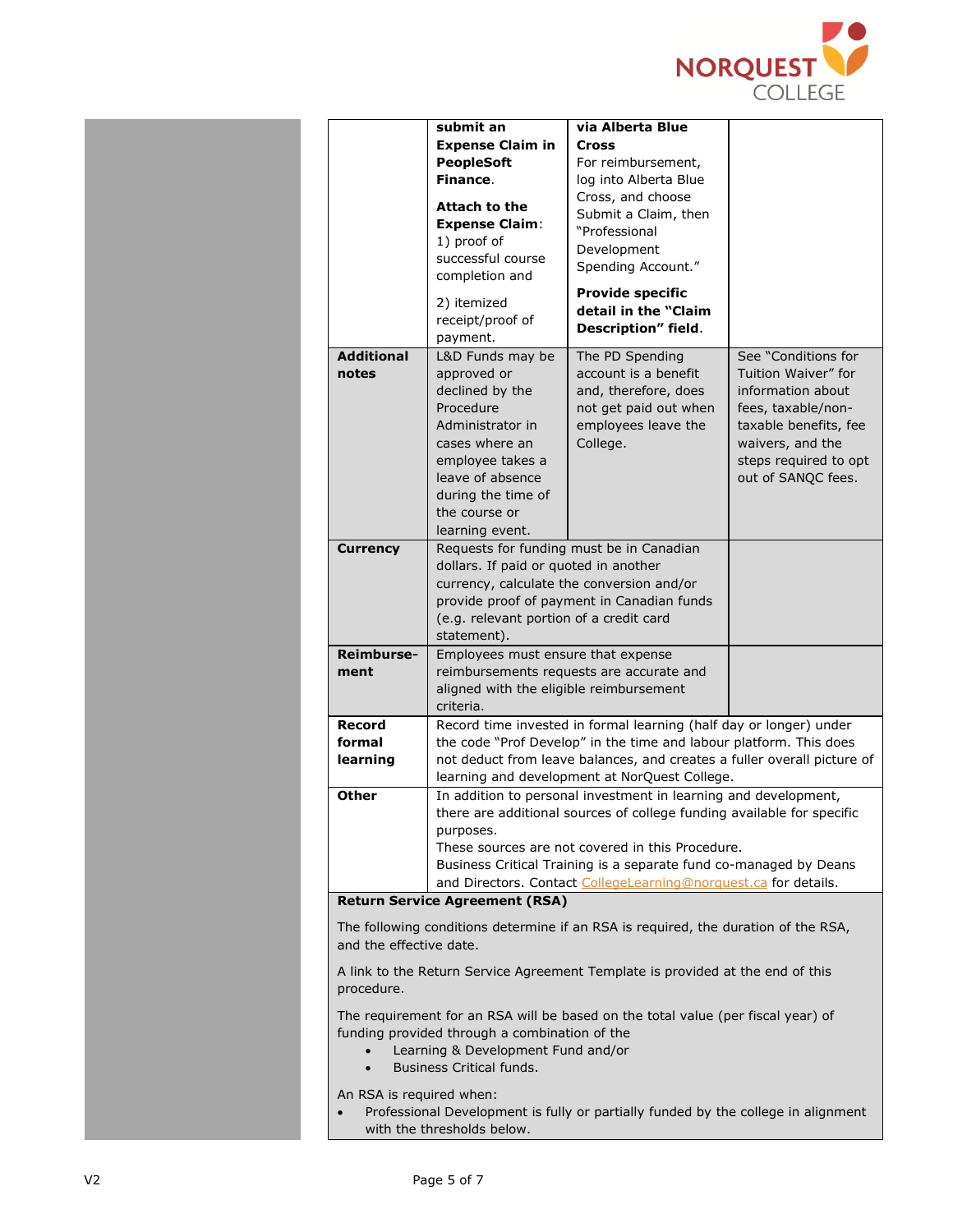

• A combination of professional development and/or business critical funding adds up to \$2500.00 or more in a fiscal year.

Individual PD Spending Accounts and Tuition Waiver are not factored into RSA Agreements.

If an RSA is required, the following guide will determine the duration of the RSA.

| <b>Total Amount Funded per fiscal</b><br>year from L&D Fund and/or<br><b>Business Critical.</b> | <b>Duration of Return Service Agreement</b> |
|-------------------------------------------------------------------------------------------------|---------------------------------------------|
| \$2500.00 - \$3499.99                                                                           | 6 months                                    |
| $$3500.00 - $5000.00$                                                                           | 12 months                                   |
| \$5000.01 or more                                                                               | 18 months or more, depending on amount      |

• When an employee receives new L&D or Business Critical funding which requires an RSA and they have an active RSA in place, the agreements will run concurrently.

RSA term commences on the date of approval of the Expense Claim.

• The Procedure Administrator and the Procedure Owner will determine the duration of any RSA over \$5000.

#### **Tuition Waiver**

(available to all employees with six (6) months of continuous service)

- Employees who apply to college credit programs will have the application for admission fee waived.
- Course materials, textbooks, or software, required for the course, are the responsibility of the employee.
- Should employment terminate for any reason prior to the midpoint of the course, the cost of tuition and mandatory fees will become the responsibility of the employee.
- Effective Fall 2021: There are two SANQC fees applied to all student registrations: MyLegalPlan fee and Extended Health & Dental benefits. NorQuest employees who qualify for Tuition Waiver may opt out of these student fees directly on the SANQC website within 14 days after the start date of the course. These fees are not waived, nor is opt-out automatic.
	- o Opt out of SANQC MyLegalPlan: [https://www.mystudentplan.ca/norquest/en/mylegalplan/opt-out](https://www.mystudentplan.ca/norquest/en/mylegalplan/opt-out-form)[form](https://www.mystudentplan.ca/norquest/en/mylegalplan/opt-out-form)
	- o Opt out of SANQC Extended Health & Dental: <https://www.mystudentplan.ca/norquest/en/forms>

**Definitions: Employee:** includes a person who works for or is engaged by NorQuest College to perform a service in accordance with existing terms and conditions of employment, employment contracts or collective agreements.

> **Fee Assessment or Fee Schedule**: is a complete listing of the various fees determined by the learning event offering institution that make up the total cost of a course, workshop or conference.

**Return Service Agreement:** is a written agreement between the employee and employer. It specifies the length of service required by the employee in response to the financial commitment provided by the employer. It also stipulates the required repayment of funds if the length of service requirement is not provided.